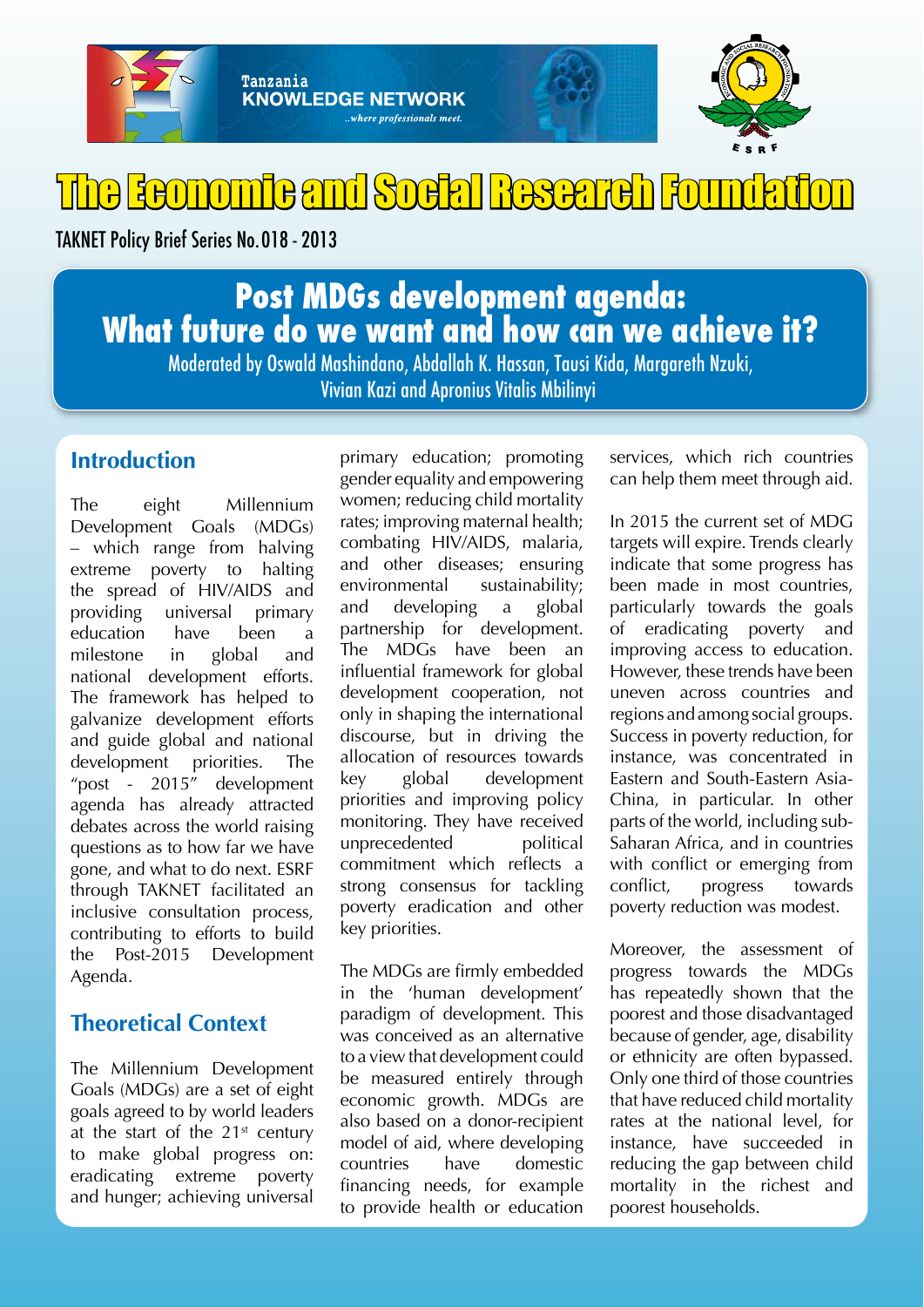The current goals and targets that make up the MDGs were debated and agreed in the late 1990s, when the world looked quite different. Most people lived in rural areas, and most poor people lived in poor countries. Climate change was a far-off concern, and far from the mainstream political issue that it is today. There was more optimism about what economic growth could deliver in terms of new jobs and improved living standards for all. A global strategy for development in 2015 will have to confront different challenges to those of the 1990s. What are the current problems, and how could a post-2015 agreement mobilise the necessary solutions?

### **TAKNET Discussions**

Although the MDGs have helped to define a common framework of priorities, there is no denying that a re-think is needed. What is the most effective way to take the MDG agenda forward after 2015? As part of the efforts to build the Post-2015 Development Agenda, it was crucial for stakeholders in Tanzania to dialogue. Thus, ESRF through TAKNET facilitated an online discussion with the following objectives:

- Ensuring that stakeholders at different levels are involved in providing inputs to Tanzania's development agenda and building a shared global vision;
- Identifying and analyzing issues pertinent to the Post MDG Development Agenda;
- Arriving at a consensus on the Post MDG Development Agenda.

A key component of drawing-up the post-2015 agenda is learning lessons from the MDGs through examining what has worked and what hasn't. There was a lively online discussion through TAKNET, where as many as 31 people took part with 68 entries. None of the entries made a direct reference to MDGs in terms of the framework, indicators and targets, and instead, the discussion was more general focussing on development opportunities and challenges facing Tanzania. Below is a summary of the issues discussed:

#### **i. Post MDGs and What Tanzania Needs**

Broadly speaking, the greatest challenge still facing Tanzania and other African countries is the pressure to deliver simultaneously on the three issues - sustainable economic growth (in terms of GDP), sustainable development (in its transformational nature), and poverty reduction (in its distributional sense). From the discussions, specific areas were sinlged out including free primary and secondary education, health services, water, and affordable electricity particularly in rural areas and infrastructure (ports, railway and road networks), and skilled personel (including doctors, engineers, geologists, pilots etc) who will be able to take the country to the next level.

These priorities were cited by Apronius Mbilinyi, Omari Khamis, and Sallu Johnson. These are more or less the same needs that existed prior to the MDGs. This implies that priorities have not changed significantly and that although some progress has been made since year 2000,

there is still a long way to go in all these areas.

#### **ii. Capacity Constraints**

It was strongly argued that adequate implementation capacity in the form of "skilled labour" is one of the critical missing factors in the current efforts by Tanzania to meet the MDGs. Development efforts have failed, even when supported with substantially funding. "*This is a country with very few professionals (e.g. doctors, engineers, etc) despite the fact that few are working in the diaspora. If we compare Tanzania with other developing nations such as China, India, or Brazil, we will find that the higher learning and vocational skilled graduates produced in a year are very few in comparison*" said Apronius Vitalis Mbilinyi. Development of sustainable capacity should therefore be given greater attention in the future.

Vocational skills and training was cited as a critical gap in the country's development endevours. "*We don't have adequate skilled personnel to take this country forward. This is especially true with the middle level of the skills ladder where vocational skills matter a lot. Not long ago we wanted to turn every 'good looking' school or institution into a 'University' – probably a good undertaking, but when is the country really going to seriously invest in developing vocational skills/ technology institutions?"* asked Joel Kalagho.

However, some of the discussants felt that the issue is not inadequate capacity,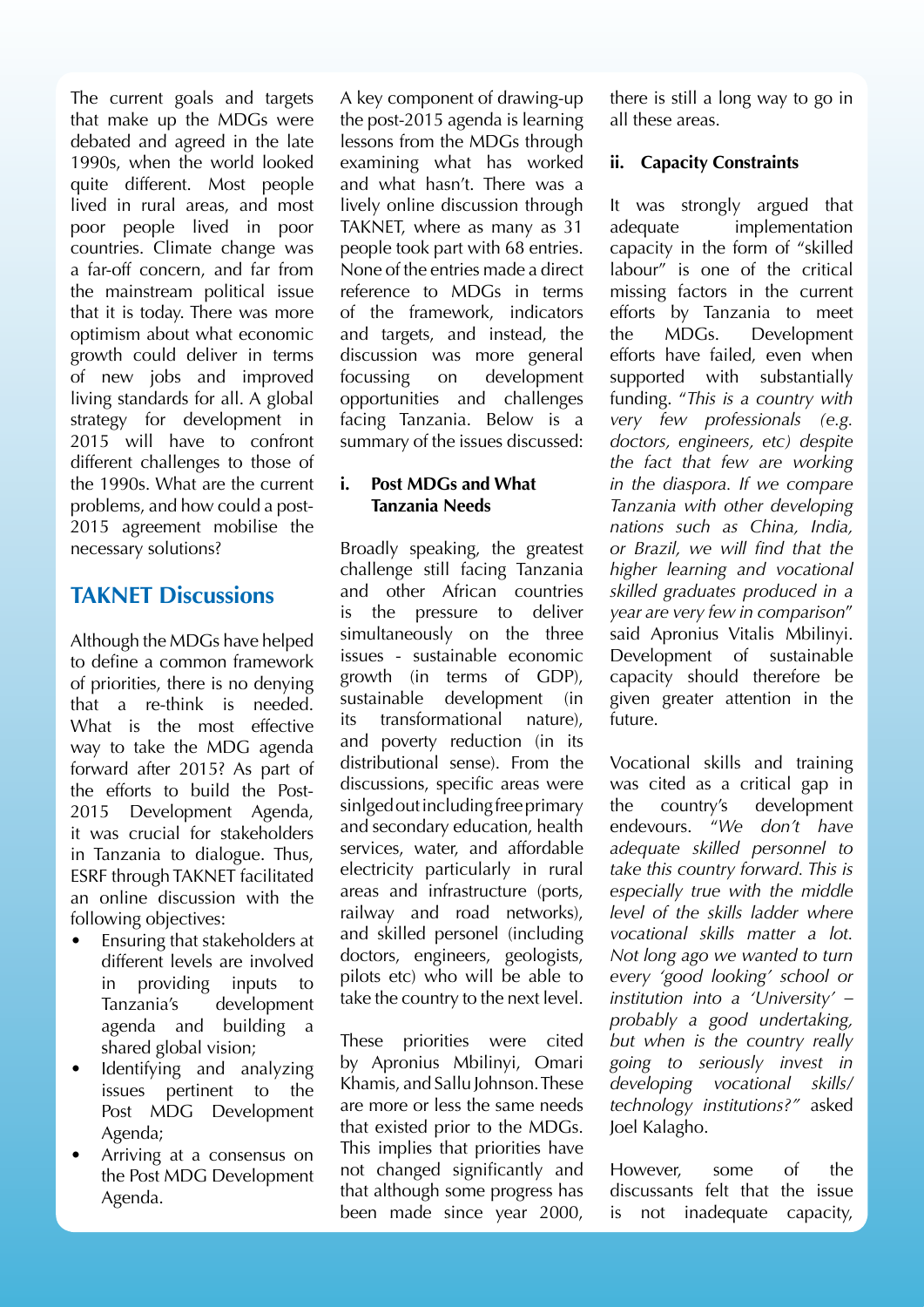but rather capacity utilization. "*Tanzania has enough skilled personel within and abroad who if well utilised by the government, then we can achieve desired development*" argued John Seka.

#### **iii. Country Ownership and Aid Dependency**

Country ownership is characterized by government, communities, civil society and private sector-able to lead, prioritize, implement and be accountable. It was argued that the government should take stronger leadership of its own development agenda, and engage with its parliament and citizens in shaping policies. Too often, development partners are driven more by their own political interests or policy preferences or development orthodoxies than by the needs of the countries they support.

The endemic nature of dependency by African countries (including Tanzania) on foreign aid seems to support the popular view that the continent is incapable of an existence free from aid. Budgets for national projects are planned based on expected aid flows, the implication being that these projects often fail because, among other reasons, aid fails to materialize or is misused. "*The future we want for Tanzania should not be dependent upon donors and foreigners. Aid has done nothing substantial to this country's development and we have all the reasons to mobilize whatever resources available to attain the MDGs...*" said Audax Rukonge.

Some of the discussants pointed out that foreign aid has not had

the intended effect considering that investments in the country have remained minimal and wellbeing unimpressive. It is more appropriate to argue that aid has actually been a source of disincentive to local initiatives in Tanzania and many other African countries.

However, some of the discussants had a different view as to the contribution of aid to development. "*I have read a lot of criticisms about aid,but honestly,if we fail to acknowledge its role in reducing human sufferings,then we are betraying humanity. The role of aid in reducing infant mortality and maternal deaths as well as deaths caused by malaria and HIV/AIDS can not be disputed*" argued Dastan Kweka.

#### **iv. Natural Resource Endowment**

Tanzania is richly endowed with natural resources ranging from water bodies, forest reserves, abundant wildlife, as well as exploitable hydrocarbons, and minerals. By transforming these resources through sustainable productive activities into higher value and export-ready products, the country could attain the national development strategy's vision for a stronger, more balanced, broad-based and private sector-driven economic structure. "*Tanzania is an endowed and richly blessed with multiple resouces that are geographically spread across the country*" emphasized Sallu Johnson**.** He also pointed out that, "*geographically, Tanzania is also strategically placed more than many African countries as it offers a gateway to more thant seven land locked countries* 

*with a coastline of over a 1,000 kilometers. This alone is envied by many its competitors".*

The absence of strong institutions and a clear framework has impeded a healthy and profitable exploitation of resources. "*The government has been receiving bad advise in the area of gold mining and mining of other minerals. We are going to be left with open pits while the gold is all mined out and has not contributed fully to the development of Tanzania*" lamented Omari Mwinyi Khamis. How the countrty manages its natural resources and the associated revenues will have a profound impact on the future course of the economy and the prosperity of Tanzanians.

#### **v. Science, Technology and Innovation**

Science, Technology and Innovation (STI) is key to fostering productivity growth and achieving social welfare and sustainable development. The vision for a significant improvement in the quality of life, competitiveness and overall prosperity in Africa can only be achieved and sustained through a sincere commitment to STI development.

In the last few decades, significant advancements have been made in the global economy resulting in a departure from traditional production processes. The increasing needs of the society in the face of limited resources have propelled renewed thinking towards efficiency. This requires improved knowledge of science and technology.

It came out clearly from the